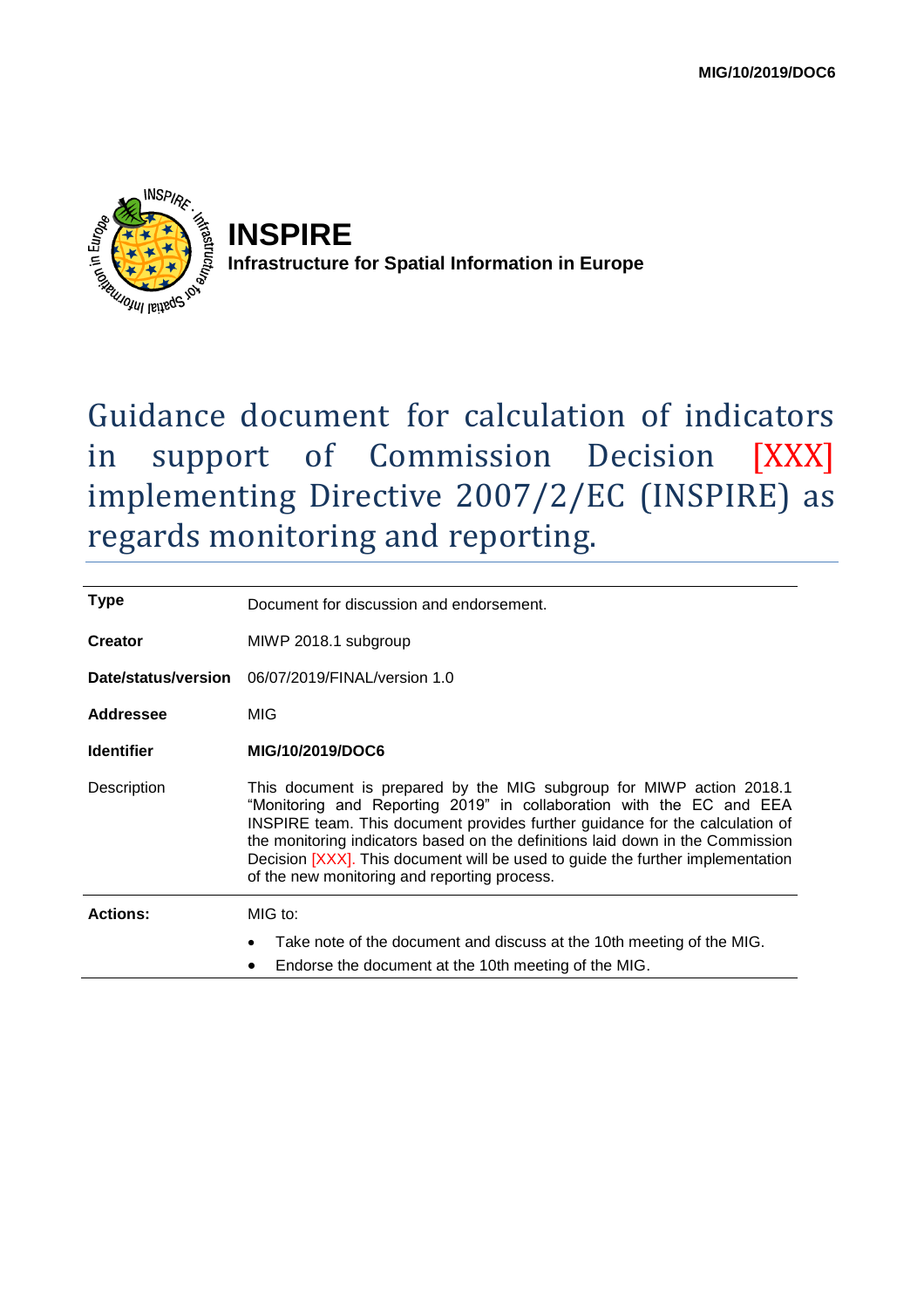# Guidance document for calculation of indicators in support of Commission Decision [XXX] implementing Directive 2007/2/EC (INSPIRE) as regards monitoring and reporting.

## **Version history**

| Version | Date       | Author                                                                             | Status and description                      | <b>Distribution</b> |
|---------|------------|------------------------------------------------------------------------------------|---------------------------------------------|---------------------|
| 0.1     | 04/09/2019 | Vlado Cetl, Robert<br>Tomas,<br>Michael<br>Angelo<br>Lutz,<br>Quaglia (JRC)        | <b>First version</b>                        | Internal            |
| 0.2     | 05/24/2019 | Vlado Cetl, Robert Tomas,<br>Michael<br>Angelo<br>Lutz,<br>Quaglia (JRC)           | Second version                              | Internal            |
| 0.3     | 05/29/2019 | Joeri Robbrecht                                                                    | Third version                               | Internal            |
| 0.4     | 06/03/2019 | Vlado Cetl, Robert Tomas,<br>Joeri Robbrecht, Jose Miguel<br><b>Rubio</b>          | Forth version                               | Internal            |
| 0.5     | 06/06/2019 | Vlado Cetl, Robert Tomas,<br>Joeri Robbrecht, Jose Miquel<br><b>Rubio</b>          | Fifth version                               | Internal            |
| 0.6     | 06/06/2019 | Vlado Cetl, Robert Tomas,<br>Joeri Robbrecht, Jose Miguel<br><b>Rubio</b>          | Sixth version                               | Internal            |
| 1.0     | 06/07/2019 | Vlado Cetl, Robert Tomas,<br>Joeri Robbrecht, Jose Miguel<br>Rubio, Marco Minghini | Version 1.0 for distribution to<br>the MIG. | External            |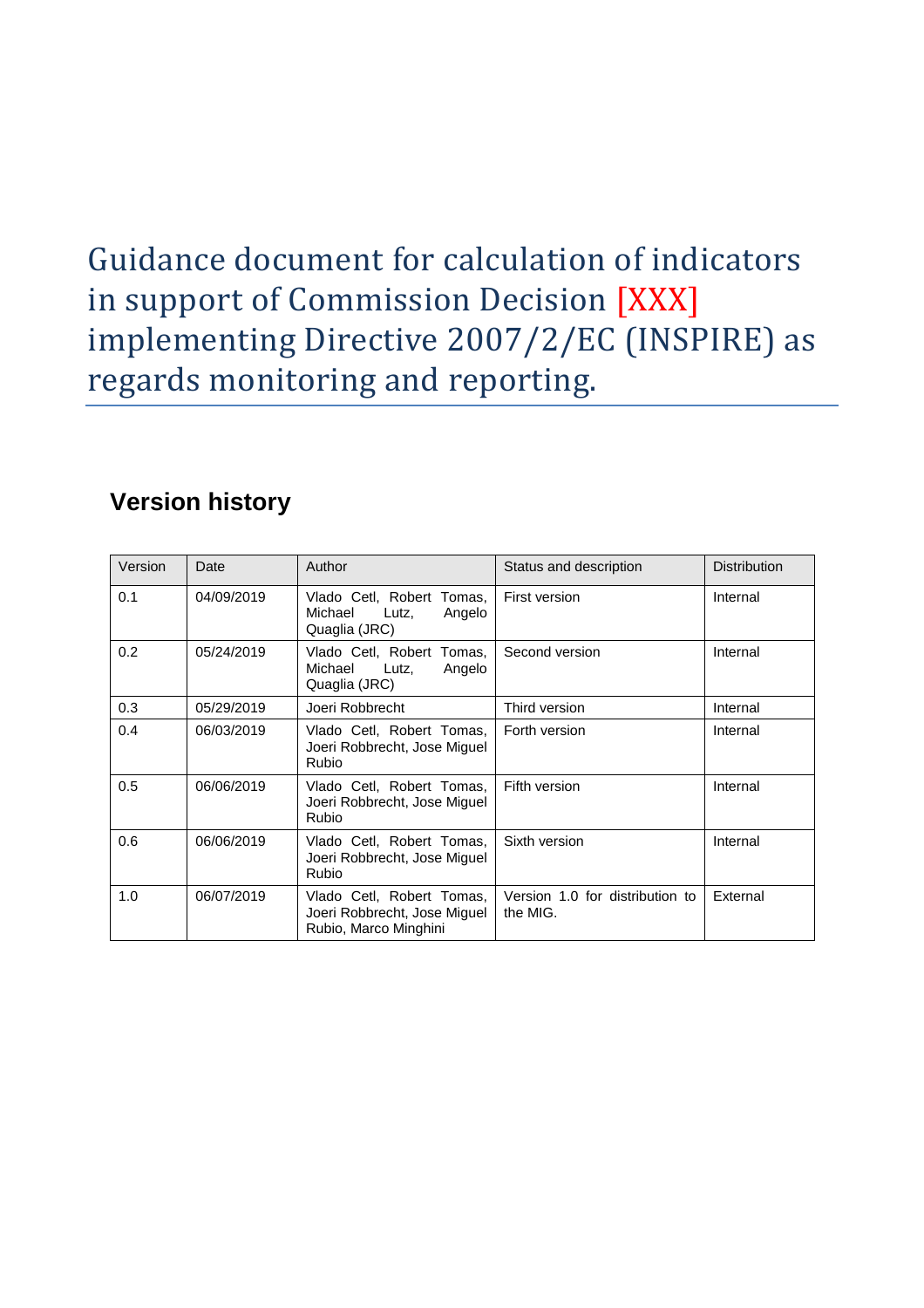### **Table of Contents**

| 1. |     |                                                                                                |  |
|----|-----|------------------------------------------------------------------------------------------------|--|
| 2. |     |                                                                                                |  |
|    |     |                                                                                                |  |
|    |     |                                                                                                |  |
|    |     |                                                                                                |  |
|    |     | 2.4 Monitoring of the accessibility of spatial data sets through view and download services 12 |  |
|    |     |                                                                                                |  |
|    |     | ANNEX 1 - THE INSPIRE REFERENCE VALIDATOR FOR THE CALCULATION OF THE                           |  |
|    |     |                                                                                                |  |
|    | 1.1 |                                                                                                |  |
|    | 1.2 |                                                                                                |  |
|    | 1.3 |                                                                                                |  |

#### *DISCLAIMER:*

*This guidance was prepared by the Commission services in collaboration with Member States experts and does not necessarily reflect the views of the European Commission. It is intended to facilitate the implementation of Commission Decision [XXX] implementing Directive 2007/2/EC (INSPIRE) as regards monitoring and reporting. However, it is itself not legally binding. Any authoritative reading of the law should only be derived from Commission Decision [XXX] itself and other applicable legal texts or principles. Only the Court of Justice of the European Union is competent to authoritatively interpret Union legislation.*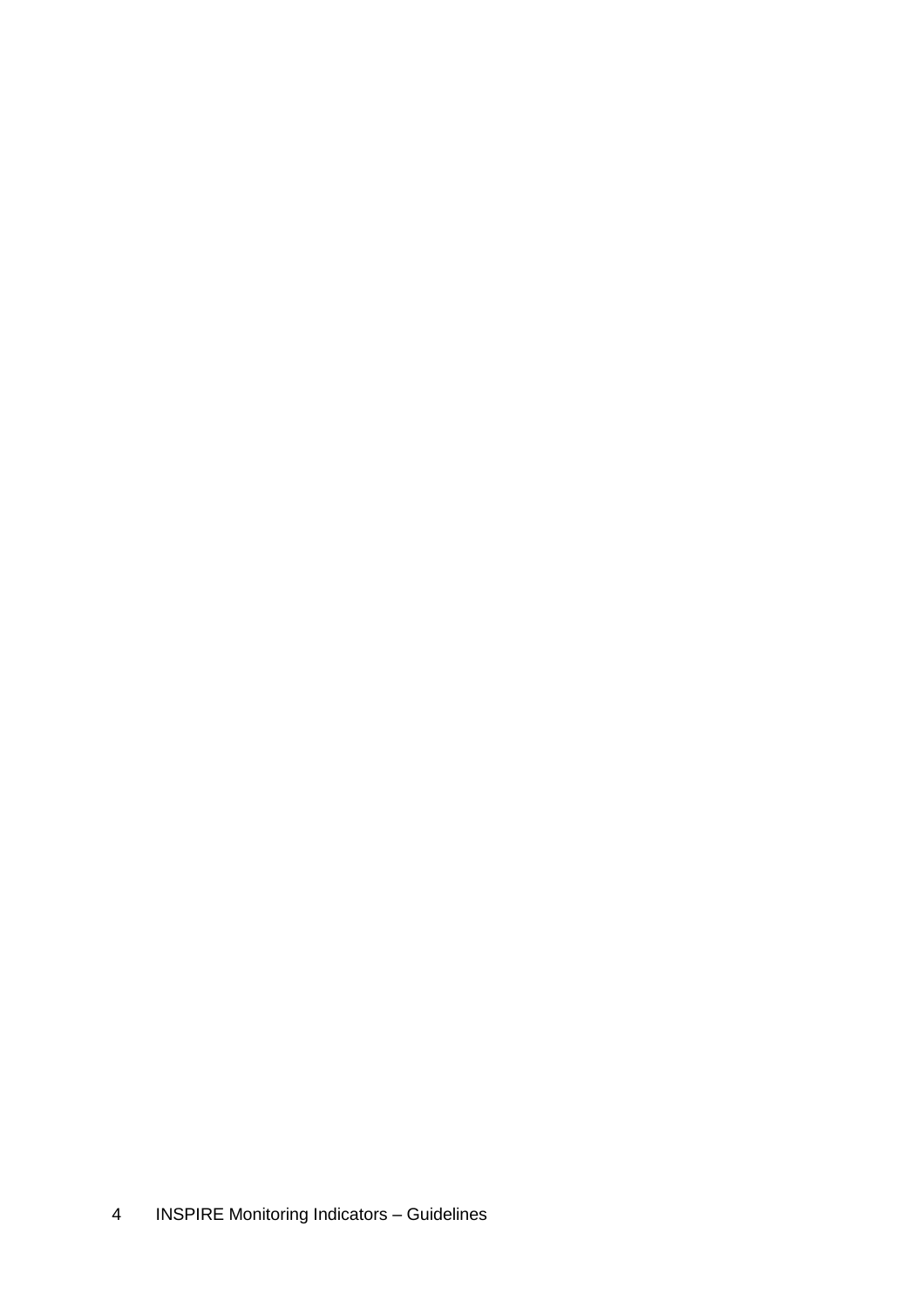## <span id="page-4-0"></span>**1. Introduction**

Directive 2007/2/EC requires Member States to monitor the implementation and use of their infrastructures for spatial information and to report on a number of issues relating to this. Commission Decision [XXX] implements Directive 2007/2/EC of the European Parliament and of the Council as regards that monitoring and reporting. Monitoring should be based on a set of indicators calculated based on data collected from public authorities. These indicators measure the implementation progress of Directive 2007/2/EC in the Member States and are used to evaluate the success of the Directive against its objectives.

To minimize the administrative burden of monitoring, the indicators shall be calculated based on the metadata for spatial data sets and spatial data services already created and published by Member States pursuant to Article 5 of Directive 2007/2/EC and as provided for in in Decision [XXX]. Metadata that have not been published in the Member States registered discovery services are not discoverable and do not contribute to the infrastructure; hence they cannot be taken into account when calculating the indicators for monitoring.

The responsibility to monitor the implementation and use of the infrastructure for spatial information is on the Member States. This is clearly indicated in Article 21(1) of Directive 2007/2/EC. The Member States and the Commission can agree on the use of a centralised common infrastructure to limit the administrative burden on Member States for calculating indicators and publishing the monitoring results (e.g. as part of the INSPIRE knowledge base hosted by the JRC and with full transparency on the calculation methods). Member States are free to decide to use this common infrastructure or not.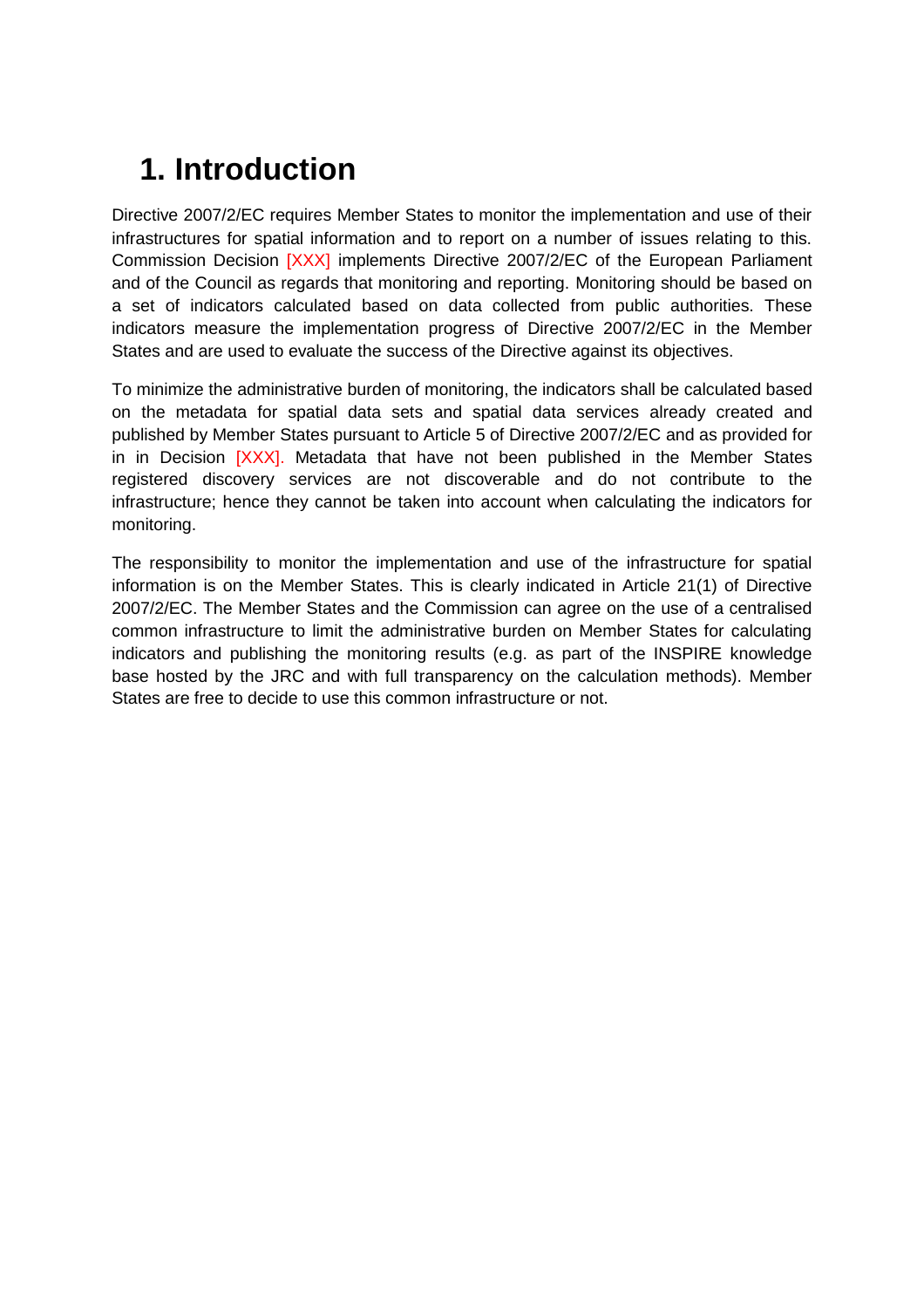## <span id="page-5-0"></span>**2. Overview of indicators**

The monitoring indicators are grouped following the categories established in the revised Decision:

- monitoring of the availability of spatial data and services (Art. 3)
- monitoring of the conformity of metadata (Art. 4)
- monitoring of the conformity of spatial data sets (Art. 5)
- monitoring of the accessibility of spatial data sets through view and download services (Art. 6)
- monitoring of the conformity of network services (Art. 7)

### <span id="page-5-1"></span>**2.1 Monitoring of the availability of spatial data and services**

| Indicator:            | <b>DSi1.1</b>                                                                                                                                                                                                                                                                                                                                                                                                                                                            |
|-----------------------|--------------------------------------------------------------------------------------------------------------------------------------------------------------------------------------------------------------------------------------------------------------------------------------------------------------------------------------------------------------------------------------------------------------------------------------------------------------------------|
| Definition:           | The number of spatial data sets for which metadata exist                                                                                                                                                                                                                                                                                                                                                                                                                 |
| Description:          | The number of data set metadata records, published by Member States<br>through their discovery services, corresponding to the themes listed in<br>Annexes I, II and III to Directive 2007/2/EC.                                                                                                                                                                                                                                                                          |
| Calculation<br>method | The indicator represents the amount of all metadata records published by<br>the Member States in their registered discovery services. Member States<br>should check that there are no duplicate records and that the INSPIRE<br>Geoportal is showing all of the records. For the calculation, metadata<br>records of data set series will also be included.<br>At the EU level, this indicator is calculated as the sum of all Member State<br>data set metadata records |

| Indicator:   | <b>DSi1.2</b>                                                                                       |
|--------------|-----------------------------------------------------------------------------------------------------|
| Definition:  | The number of spatial data services for which metadata exist                                        |
| Description: | The number of spatial data services published by Member States through<br>their discovery services. |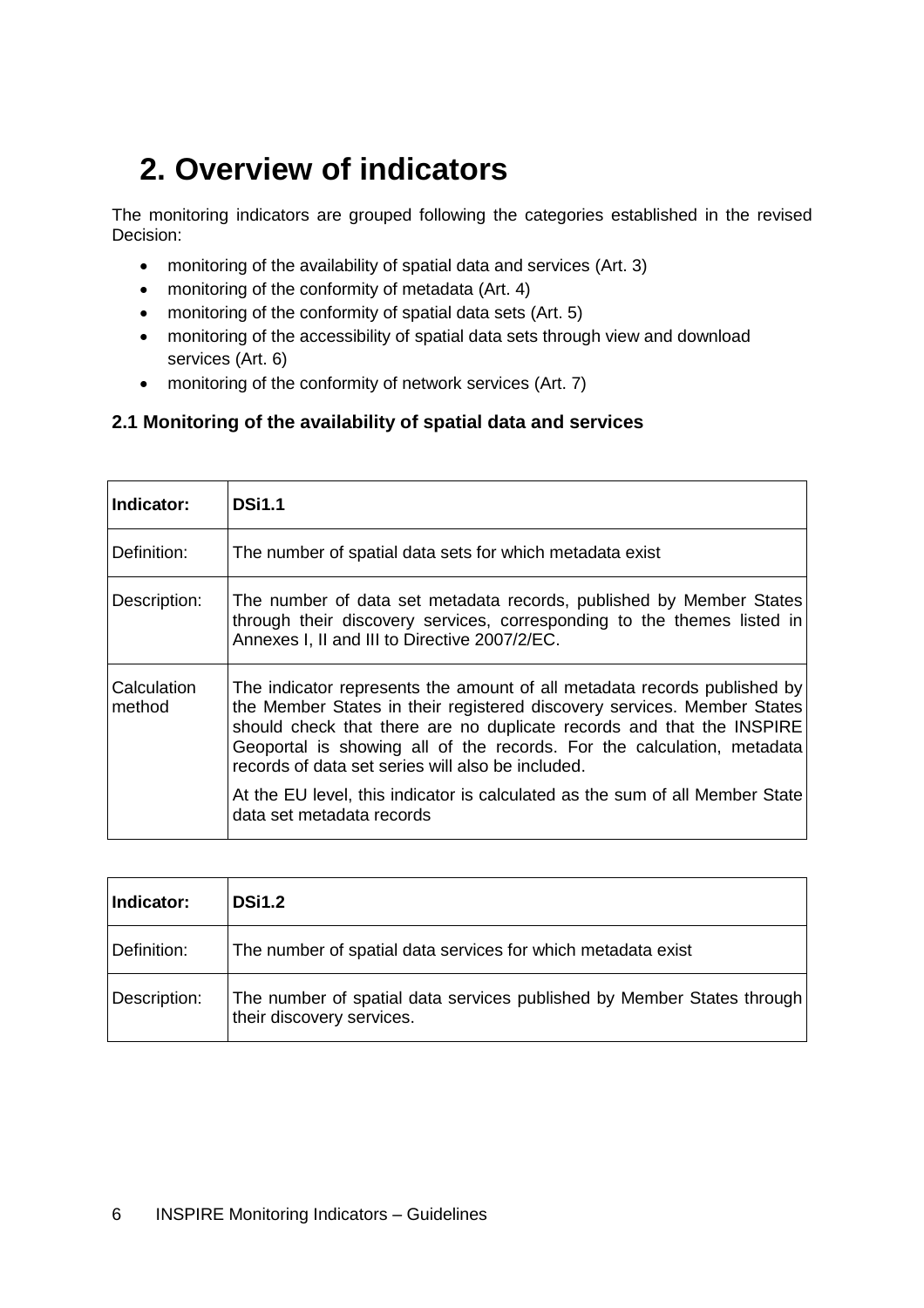| Calculation | This is the amount of spatial data services metadata available in the                                                                                                                                          |
|-------------|----------------------------------------------------------------------------------------------------------------------------------------------------------------------------------------------------------------|
| method      | registered discovery services of the Member States <sup>1</sup> .                                                                                                                                              |
|             | At the EU level, this indicator is calculated as a sum of all Member State<br>service metadata records in their registered discovery services or service<br>endpoint definitions in data set metadata records. |

| Indicator:            | <b>DSi1.3</b>                                                                                                                                                                                                                                                                                                                                                                                                                                          |
|-----------------------|--------------------------------------------------------------------------------------------------------------------------------------------------------------------------------------------------------------------------------------------------------------------------------------------------------------------------------------------------------------------------------------------------------------------------------------------------------|
| Definition:           | The number of spatial data sets for which the metadata contains one or<br>more keywords from a register provided by the Commission indicating that<br>the spatial data set is used for reporting under the environmental legislation                                                                                                                                                                                                                   |
| Description:          | The number of spatial data set metadata records that contain one or more<br>keywords of the priority list of spatial data sets.                                                                                                                                                                                                                                                                                                                        |
| Calculation<br>method | This is the number of metadata records where one or more priority data set<br>keywords from the INSPIRE Metadata code list register <sup>2</sup> is provided in the<br>metadata "Keyword" element. Additional guidelines on the tagging of<br>metadata are provided through actions $2016.5^3$ (priority ds) and $2018.1$<br>(M&R 2019).<br>At the EU level, this indicator is calculated as the sum of all Member State<br>relevant metadata records. |

| Indicator:  | <b>DSi1.4</b>                                                                                                                                                                             |
|-------------|-------------------------------------------------------------------------------------------------------------------------------------------------------------------------------------------|
| Definition: | The number of spatial data sets for which the metadata contains a keyword<br>from a register provided by the Commission indicating that the spatial data<br>set covers regional territory |

 $\overline{a}$ 

<sup>&</sup>lt;sup>1</sup> http://inspire-geoportal.ec.europa.eu/resources/INSPIREResourcesReports/resourcesReport\_2019-01-15/).

<sup>&</sup>lt;sup>2</sup> <http://inspire.ec.europa.eu/metadata-codelist/PriorityDataset/>

<sup>&</sup>lt;sup>3</sup> https://ies-svn.jrc.ec.europa.eu/projects/2016-5/wiki/Implementation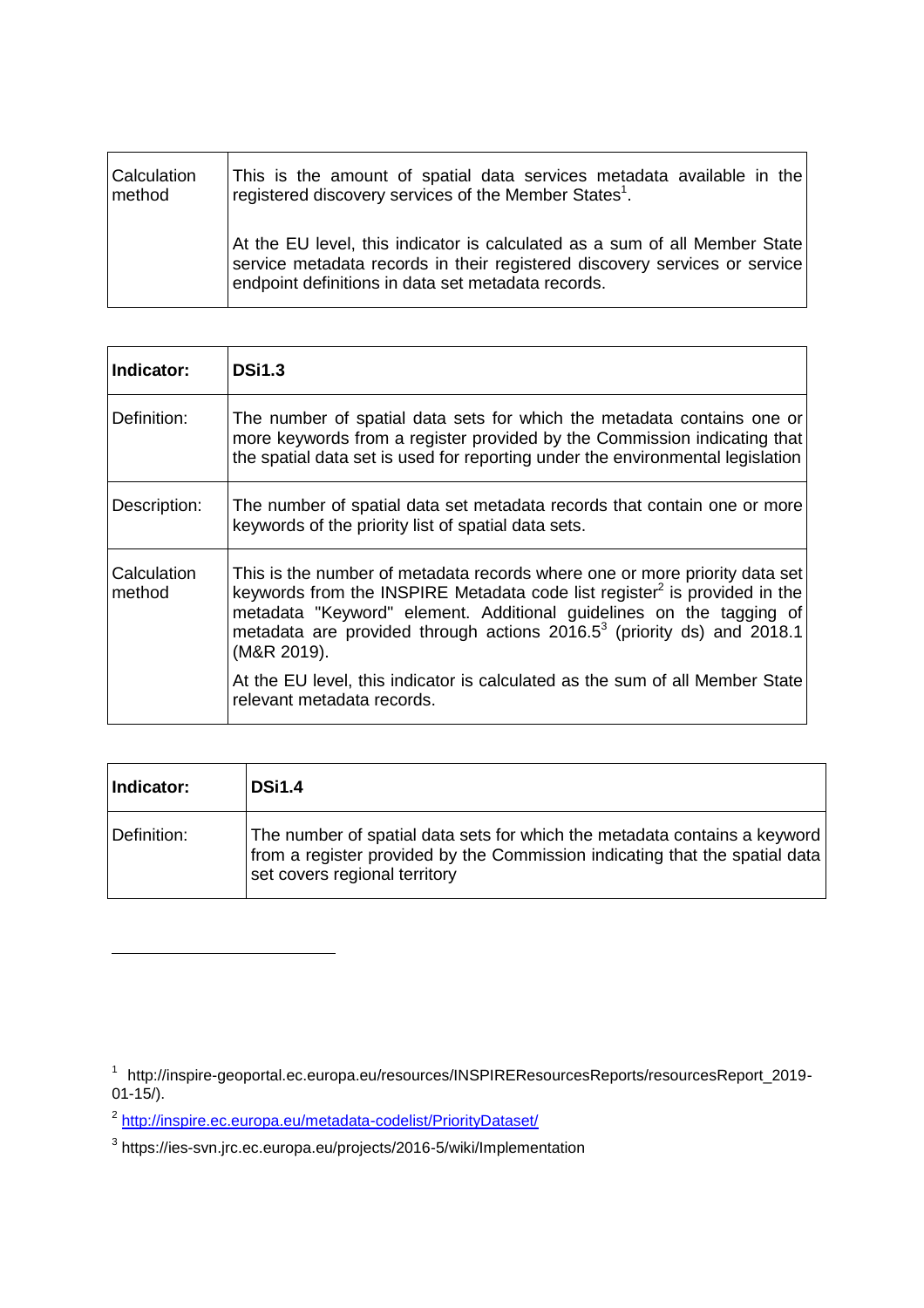| Description:                 | The number of spatial data set metadata records that contain a keyword<br>"Regional"                                                                                                                                                                                                                                    |
|------------------------------|-------------------------------------------------------------------------------------------------------------------------------------------------------------------------------------------------------------------------------------------------------------------------------------------------------------------------|
| <b>Calculation</b><br>method | This is the amount of metadata records where a keyword "Regional" is<br>provided in the metadata "Keyword" element. The keyword to be used is a<br>value of the spatial scope code list of the INSPIRE Metadata code list<br>register <sup>4</sup> . Additional guidelines on the tagging of metadata will be provided. |
|                              | At the EU level, this indicator is calculated as the sum of all Member State<br>relevant metadata records.                                                                                                                                                                                                              |

| Indicator:            | <b>DSi1.5</b>                                                                                                                                                                                                                                                                                                                                                                                                                         |
|-----------------------|---------------------------------------------------------------------------------------------------------------------------------------------------------------------------------------------------------------------------------------------------------------------------------------------------------------------------------------------------------------------------------------------------------------------------------------|
| Definition:           | The number of spatial data sets for which the metadata contains a keyword<br>from a register provided by the Commission indicating that the spatial data<br>set covers the national territory                                                                                                                                                                                                                                         |
| Description:          | The number of spatial data set metadata records that contain a keyword<br>"National".                                                                                                                                                                                                                                                                                                                                                 |
| Calculation<br>method | This is the amount of metadata records where a keyword "National" is<br>provided in the metadata "Keyword" element. The keyword to be used is a<br>value of the spatial scope code list of the INSPIRE Metadata code list<br>register <sup>5</sup> . Additional guidelines on the tagging of metadata will be provided.<br>At the EU level, this indicator is calculated as the sum of all Member State<br>relevant metadata records. |

## <span id="page-7-0"></span>**2.2 Monitoring of the conformity of metadata**

| Indicator:  | <b>MDi1.1</b>                                                           |
|-------------|-------------------------------------------------------------------------|
| Definition: | Percentage of metadata for spatial data sets conformant with Commission |

 $\overline{a}$ 

<sup>4</sup> http://inspire.ec.europa.eu/metadata-codelist/SpatialScope

<sup>5</sup> http://inspire.ec.europa.eu/metadata-codelist/SpatialScope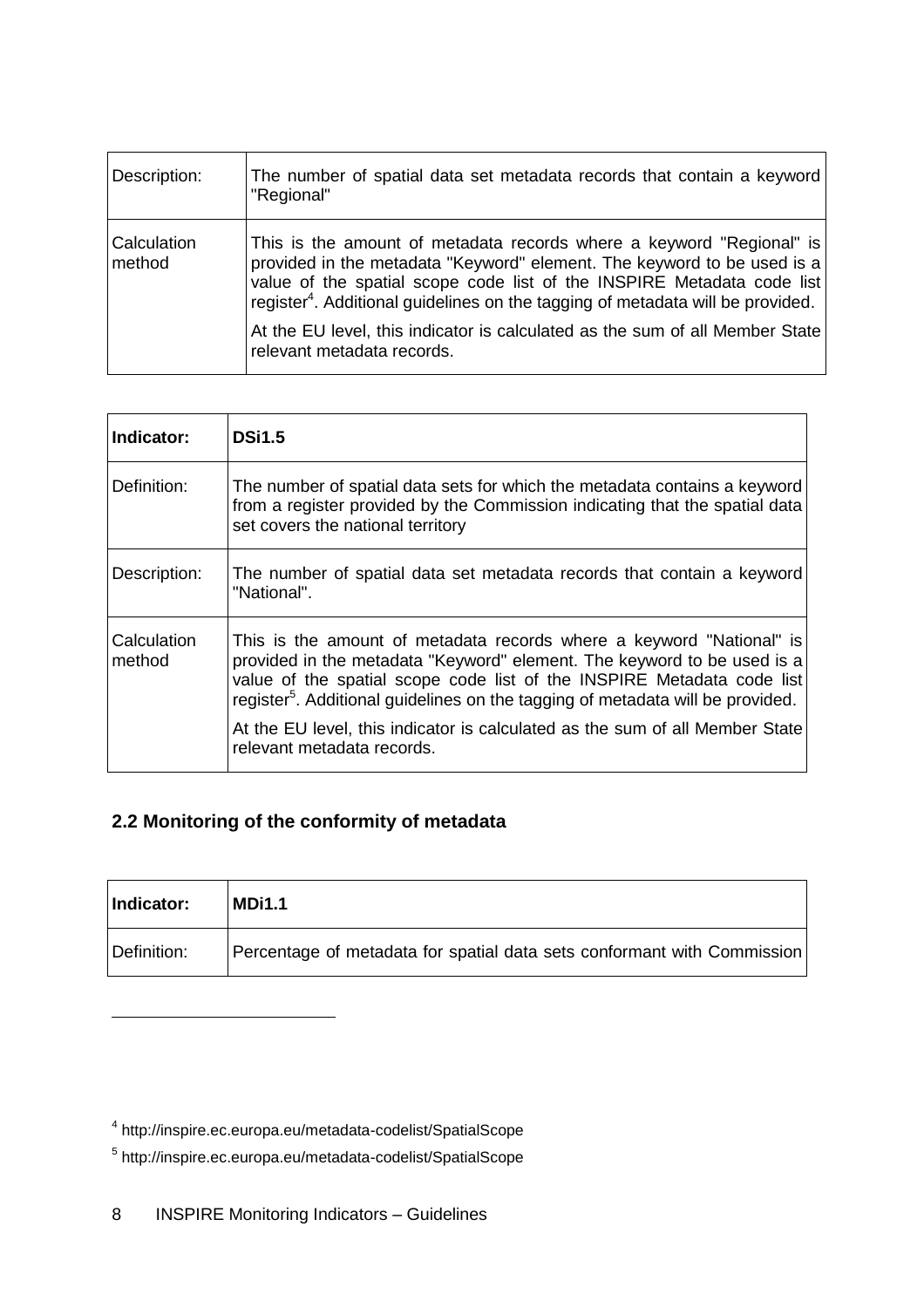|                       | Regulation (EC) No 1205/20087 as regards metadata                                                                                                                                                                                                                                                                                 |
|-----------------------|-----------------------------------------------------------------------------------------------------------------------------------------------------------------------------------------------------------------------------------------------------------------------------------------------------------------------------------|
| Description:          | The number of spatial data sets for which metadata are in conformity with<br>Regulation (EC) No 1205/2008 multiplied by a hundred and divided by the<br>number of spatial data sets for which metadata exist as given by indicator<br>"DSi1.1".                                                                                   |
| Calculation<br>method | This is the number of data set metadata, published in the geoportal, that<br>are in conformance with Regulation (EC) No 1205/2008. Metadata that do<br>not satisfy the requirements laid down by Regulation (EC) No 1205/2008<br>will be considered non-conformant metadata and will be highlighted<br>(marked) in the geoportal. |
|                       | The conformity of the metadata will be assessed with the INSPIRE<br>reference validator using the commonly agreed conformance tests (see<br>Annex 1).                                                                                                                                                                             |
|                       | Member States are encouraged to use the INSPIRE reference validator for<br>testing the conformity of their metadata records.                                                                                                                                                                                                      |
|                       | At the EU level, this indicator is calculated as the average of all Member<br>States.                                                                                                                                                                                                                                             |

| Indicator:            | <b>MDi1.2</b>                                                                                                                                                                                                                                                                                                                                                                                                                                                                                                                                                                                                                                                                                                                                 |
|-----------------------|-----------------------------------------------------------------------------------------------------------------------------------------------------------------------------------------------------------------------------------------------------------------------------------------------------------------------------------------------------------------------------------------------------------------------------------------------------------------------------------------------------------------------------------------------------------------------------------------------------------------------------------------------------------------------------------------------------------------------------------------------|
| Definition:           | Percentage of metadata for spatial data services conformant with<br>Commission Regulation (EC) No 1205/20087 as regards metadata                                                                                                                                                                                                                                                                                                                                                                                                                                                                                                                                                                                                              |
| Description:          | The number of spatial data services for which metadata are in conformity<br>with Regulation (EC) No 1205/2008 multiplied by a hundred and divided by<br>the number of spatial data services for which metadata exist as given by<br>indicator "DSi1.2"                                                                                                                                                                                                                                                                                                                                                                                                                                                                                        |
| Calculation<br>method | This is the amount of service metadata published in the geoportal that are<br>in conformity with Regulation (EC) No 1205/2008. If there is no service<br>metadata record published through the Member State's registered<br>discovery service, the "Get Metadata" response of the service (e.g. Get<br>Capability response for OGC services) should satisfy the service metadata<br>requirements. Further technical implementation details for the possible<br>service metadata scenarios are described in technical guidance<br>documents. Metadata that do not satisfy the requirements laid down by<br>Regulation (EC) No 1205/2008 will be considered non-conformant.<br>The conformity of the metadata will be assessed with the INSPIRE |
|                       | reference validator using the commonly agreed conformance tests (see<br>Annex 1).                                                                                                                                                                                                                                                                                                                                                                                                                                                                                                                                                                                                                                                             |
|                       | Member States are encouraged to use the INSPIRE reference validator for<br>testing the conformity of their metadata records.                                                                                                                                                                                                                                                                                                                                                                                                                                                                                                                                                                                                                  |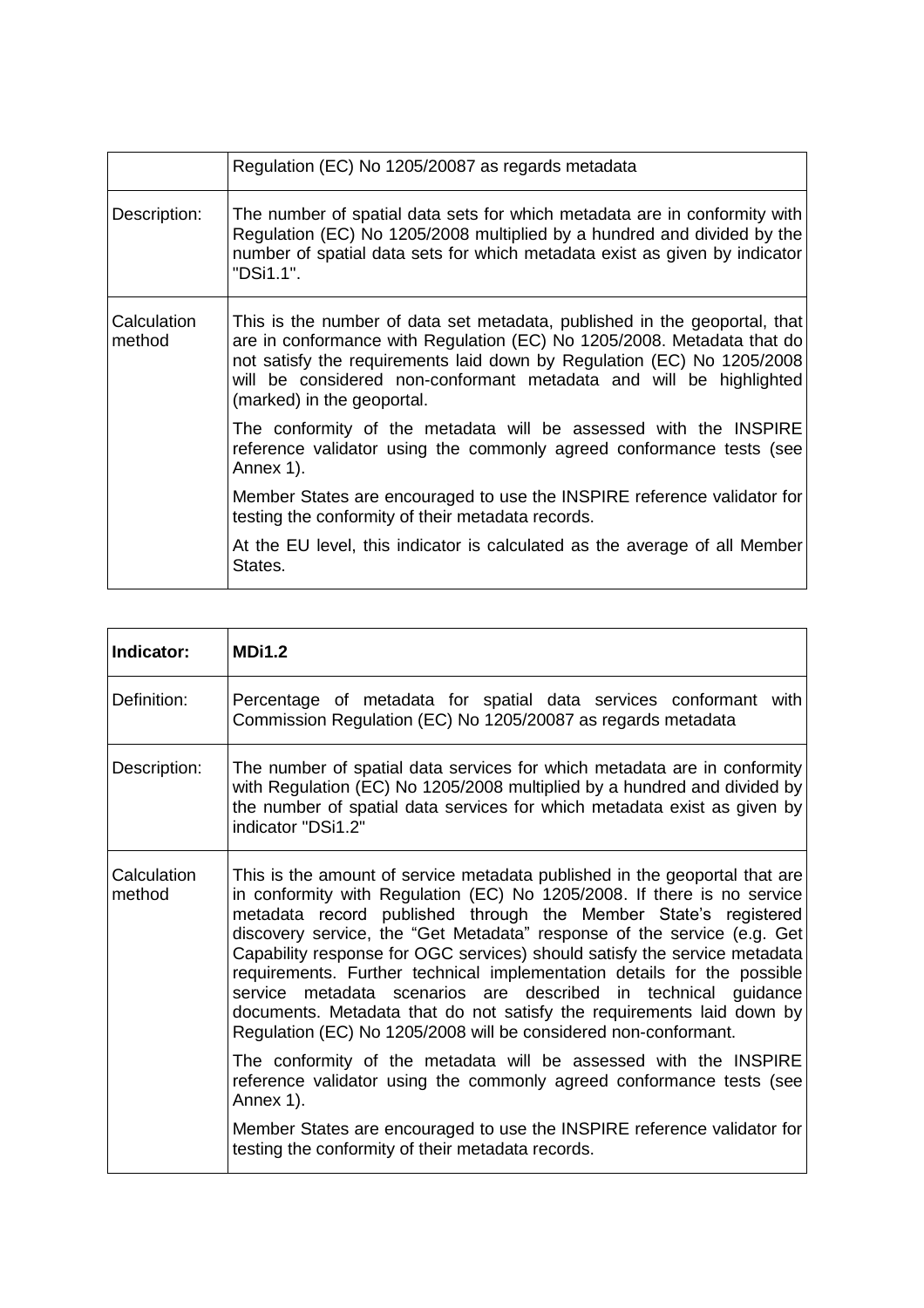| At the EU level, this indicator is calculated as the average of all Member |  |  |  |  |
|----------------------------------------------------------------------------|--|--|--|--|
| States.                                                                    |  |  |  |  |

### <span id="page-9-0"></span>**2.3 Monitoring of the conformity of spatial data sets**

| Indicator:            | <b>DSi2</b>                                                                                                                                                                                                                                                                                                     |
|-----------------------|-----------------------------------------------------------------------------------------------------------------------------------------------------------------------------------------------------------------------------------------------------------------------------------------------------------------|
| Definition:           | Percentage of spatial data sets that are in conformity with Commission<br>Regulation (EU) No 1089/2010 as regards interoperability of spatial data<br>sets                                                                                                                                                      |
| Description:          | The number of spatial data sets which are in conformity with Regulation<br>(EU) No 1089/2010 multiplied by a hundred and divided by the number of<br>spatial data sets as given by indicator "DSi1.1"                                                                                                           |
| Calculation<br>method | This is the amount of all metadata dataset records published by MS with<br>conformity statement expressing the conformity with Regulation (EU) No<br>1089/2010 in the "Conformity" metadata element. The Commission will<br>provide a code list with possible conformity statements in the INSPIRE<br>Register. |
|                       | Member States are encouraged to use the INSPIRE reference validator for<br>testing the conformity of their spatial data sets.                                                                                                                                                                                   |
|                       | At the EU level, this indicator is calculated as the average of all Member<br>States.                                                                                                                                                                                                                           |

| Indicator:            | <b>DSi2.1</b>                                                                                                                                                                                                                                                                                                                                                                                                                                       |
|-----------------------|-----------------------------------------------------------------------------------------------------------------------------------------------------------------------------------------------------------------------------------------------------------------------------------------------------------------------------------------------------------------------------------------------------------------------------------------------------|
| Definition:           | Percentage of spatial data sets, corresponding to the themes listed in<br>Annex I, that are in conformity with Commission Regulation (EU) No<br>1089/2010 as regards interoperability of spatial data sets                                                                                                                                                                                                                                          |
| Description:          | The number of spatial data sets corresponding to the themes listed in<br>Annex I to Directive 2007/2/EC which are in conformity with Regulation<br>(EU) No 1089/2010 multiplied by a hundred and divided by the number of<br>spatial data sets corresponding to the themes listed in that Annex.                                                                                                                                                    |
| Calculation<br>method | This is the amount of metadata dataset records, published by Member<br>States, which contains a keyword in the metadata element "Keyword"<br>indicating that the dataset belongs to a theme from Annex I, with conformity<br>statement expressing the conformity with Regulation (EU) No 1089/2010 in<br>the "Conformity" metadata element. The Commission will provide a code<br>list with possible conformity statements in the INSPIRE Register. |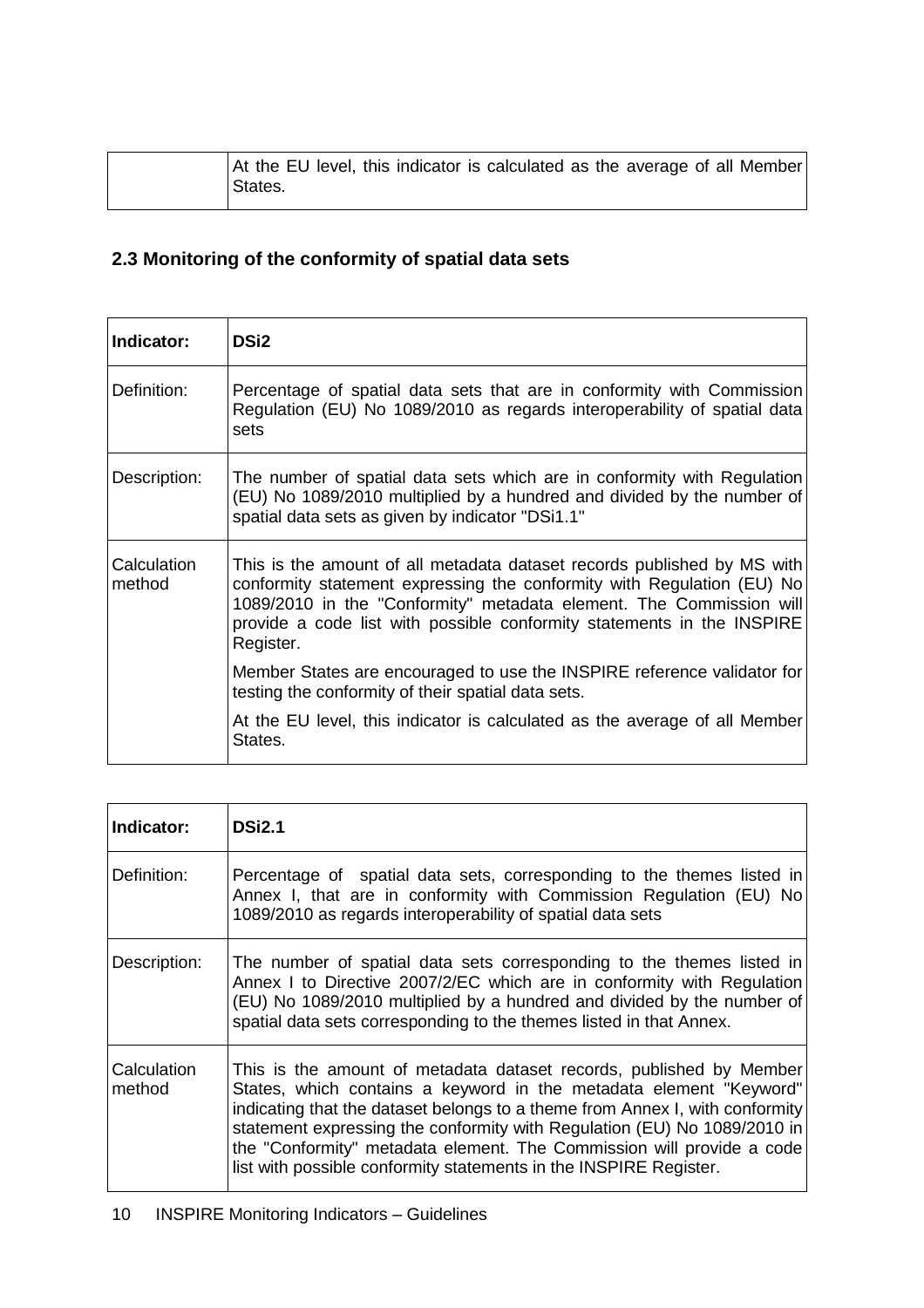| Member States are encouraged to use the INSPIRE reference validator for<br>testing the conformity of their spatial data sets. |
|-------------------------------------------------------------------------------------------------------------------------------|
| At the EU level, this indicator is calculated as the average of all Member<br>States.                                         |

| Indicator:            | <b>DSi2.2</b>                                                                                                                                                                                                                                                                                                                                                                                                                      |
|-----------------------|------------------------------------------------------------------------------------------------------------------------------------------------------------------------------------------------------------------------------------------------------------------------------------------------------------------------------------------------------------------------------------------------------------------------------------|
| Definition:           | Percentage of spatial data sets, corresponding to the themes listed in<br>Annex II, that are in conformity with Commission Regulation (EU) No<br>1089/2010 as regards interoperability of spatial data sets                                                                                                                                                                                                                        |
| Description:          | The number of spatial data sets corresponding to the themes listed in<br>Annex II to Directive 2007/2/EC which are in conformity with Regulation<br>(EU) No 1089/2010 multiplied by a hundred and divided by the number of<br>spatial data sets corresponding to the themes listed in that Annex.                                                                                                                                  |
| Calculation<br>method | This is the amount of metadata dataset records published by MS, contains<br>a keyword in the metadata element "Keyword" indicating that the dataset<br>belongs to a theme from Annex II, with conformity statement expressing<br>the conformity with Regulation (EU) No 1089/2010 in the "Conformity"<br>metadata element. The Commission will provide a code list with possible<br>conformity statements in the INSPIRE Register. |
|                       | Member States are encouraged to use the INSPIRE reference validator for<br>testing the conformity of their spatial data sets.                                                                                                                                                                                                                                                                                                      |
|                       | At the EU level, this indicator is calculated as the average of all Member<br>States.                                                                                                                                                                                                                                                                                                                                              |

| Indicator:            | <b>DSi2.3</b>                                                                                                                                                                                                                                                                                      |
|-----------------------|----------------------------------------------------------------------------------------------------------------------------------------------------------------------------------------------------------------------------------------------------------------------------------------------------|
| Definition:           | Percentage of spatial data sets, corresponding to the themes listed in<br>Annex III, that are in conformity with Commission Regulation (EU) No<br>1089/2010 as regards interoperability of spatial data sets                                                                                       |
| Description:          | The number of spatial data sets corresponding to the themes listed in<br>Annex III to Directive 2007/2/EC which are in conformity with Regulation<br>(EU) No 1089/2010 multiplied by a hundred and divided by the number of<br>spatial data sets corresponding to the themes listed in that Annex. |
| Calculation<br>method | This is the amount of metadata dataset records published by MS, contains<br>a keyword in the metadata element "Keyword" indicating that the dataset<br>belongs to a theme from Annex III, with conformity statement expressing                                                                     |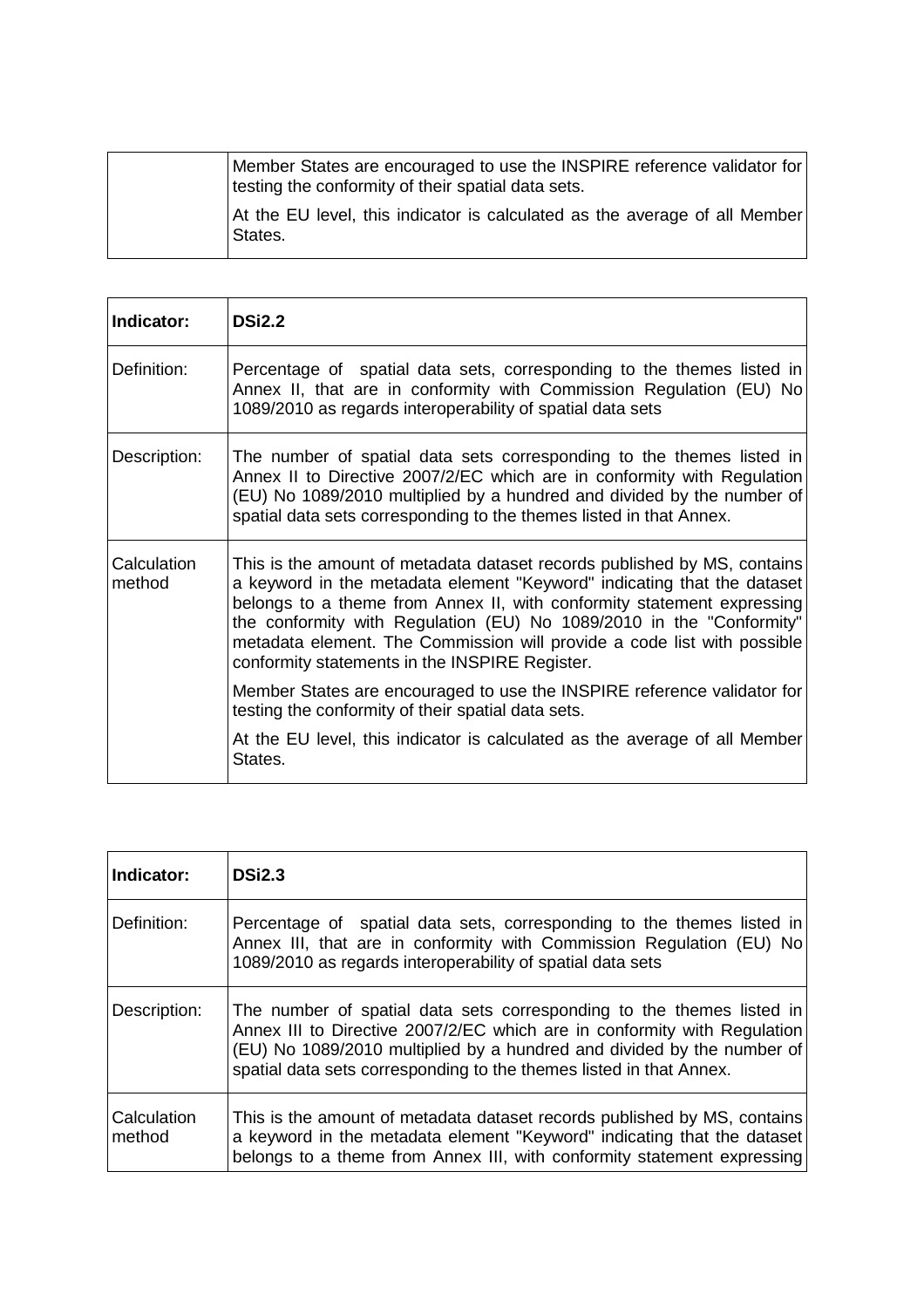| the conformity with Regulation (EU) No 1089/2010 in the "Conformity"<br>metadata element. The Commission will provide a code list with possible<br>conformity statements in the INSPIRE Register. |
|---------------------------------------------------------------------------------------------------------------------------------------------------------------------------------------------------|
| Member States are encouraged to use the INSPIRE reference validator for<br>testing the conformity of their spatial data sets.                                                                     |
| At the EU level, this indicator is calculated as the average of all Member<br>States.                                                                                                             |

#### <span id="page-11-0"></span>**2.4 Monitoring of the accessibility of spatial data sets through view and download services**

| Indicator:            | NSi <sub>2</sub>                                                                                                                                                                                             |
|-----------------------|--------------------------------------------------------------------------------------------------------------------------------------------------------------------------------------------------------------|
| Definition:           | The percentage of spatial data sets that are accessible through view and<br>the download services                                                                                                            |
| Description:          | The number of spatial data sets for which both view and download services<br>exist multiplied by a hundred and divided by the number of spatial data sets<br>as given by indicator DSi1.1                    |
| Calculation<br>method | The sum of all data sets that are indicated as both viewable and<br>downloadable in the Geoportal will be divided by the sum of the data sets<br>for which metadata are published in the Geoportal (DSi1.1). |
|                       | At the EU level, this indicator is calculated as the average of all Member<br>States.                                                                                                                        |

| Indicator:            | <b>NSi2.1</b>                                                                                                                                                                         |
|-----------------------|---------------------------------------------------------------------------------------------------------------------------------------------------------------------------------------|
| Definition:           | The percentage of spatial data sets that are accessible through view<br>services                                                                                                      |
| Description:          | The number of spatial data sets for which a view service exist multiplied by<br>a hundred and divided by the number of spatial data sets as given by<br>indicator DSi1.1              |
| Calculation<br>method | The sum of all data sets that are indicated as viewable in the Geoportal will<br>be divided by the sum of the data sets for which metadata is published in<br>the Geoportal (DSi1.1). |
|                       | At the EU level, this indicator is calculated as the average of all Member                                                                                                            |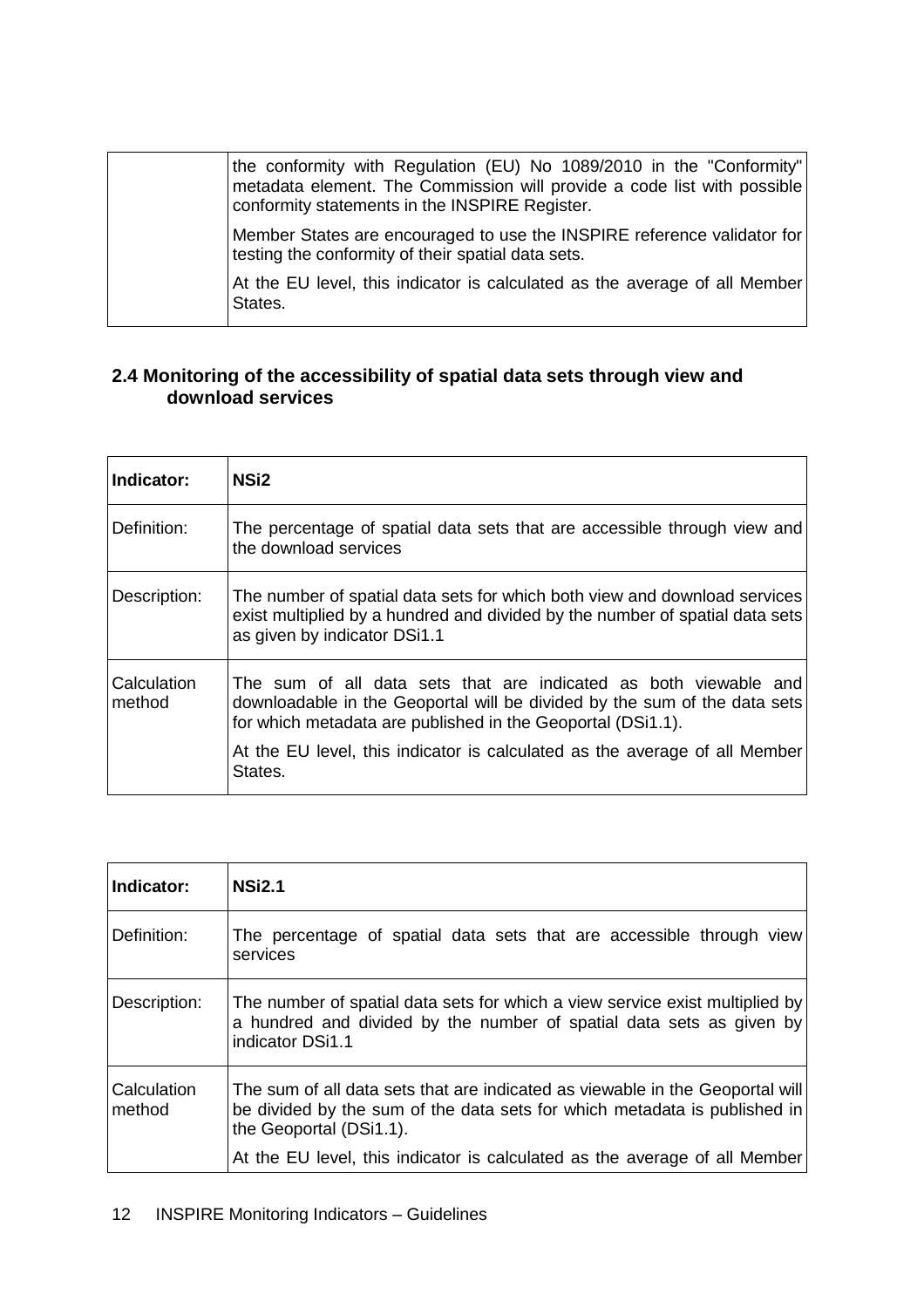| -<br>. . |
|----------|
|          |

| Indicator:            | <b>NSi2.2</b>                                                                                                                                                                         |
|-----------------------|---------------------------------------------------------------------------------------------------------------------------------------------------------------------------------------|
| Definition:           | The percentage of spatial data sets that are accessible through download<br>services                                                                                                  |
| Description:          | The number of spatial data sets for which a download service exist<br>multiplied by a hundred and divided by the number of spatial data sets as<br>given by indicator DSi1.1          |
| Calculation<br>method | The sum of all data sets that are indicated as viewable in the Geoportal will<br>be divided by the sum of the data sets for which metadata is published in<br>the Geoportal (DSi1.1). |
|                       | At the EU level, this indicator is calculated as the average of all Member<br>States.                                                                                                 |

## <span id="page-12-0"></span>**2.5 Monitoring of the conformity of network services**

| Indicator:            | NS <sub>i4</sub>                                                                                                                                                                                                                                                                                                                                                                                                                                                                                                                                                                                                                                                                                                                                                                                                                                            |
|-----------------------|-------------------------------------------------------------------------------------------------------------------------------------------------------------------------------------------------------------------------------------------------------------------------------------------------------------------------------------------------------------------------------------------------------------------------------------------------------------------------------------------------------------------------------------------------------------------------------------------------------------------------------------------------------------------------------------------------------------------------------------------------------------------------------------------------------------------------------------------------------------|
| Definition:           | The percentage of the network services that are in conformity with<br>Commission Regulation (EC) No 976/2009 as regards the Network<br><b>Services</b>                                                                                                                                                                                                                                                                                                                                                                                                                                                                                                                                                                                                                                                                                                      |
| Description:          | The number of network services which are in conformity with Regulation<br>(EC) No 976/2009 multiplied by a hundred and divided by the total number<br>of network services                                                                                                                                                                                                                                                                                                                                                                                                                                                                                                                                                                                                                                                                                   |
| Calculation<br>method | For this indicator only discovery, view, download and transformation<br>network services will be taken into account. The identification of the type of<br>network services will be done based on the "spatial data service type"<br>metadata element when service metadata is provided, based on the<br>definition of the service access points if these service access points are<br>defined in data set metadata and based on the registered service<br>endpoints for discovery network services. The conformity with Regulation<br>(EU) No 976/2009 should be expressed in the "Conformity" metadata<br>element. The Commission will provide a code list with possible conformity<br>statements in the INSPIRE Register.<br>Member States are encouraged to use the INSPIRE reference validator for<br>testing the conformity of their network services. |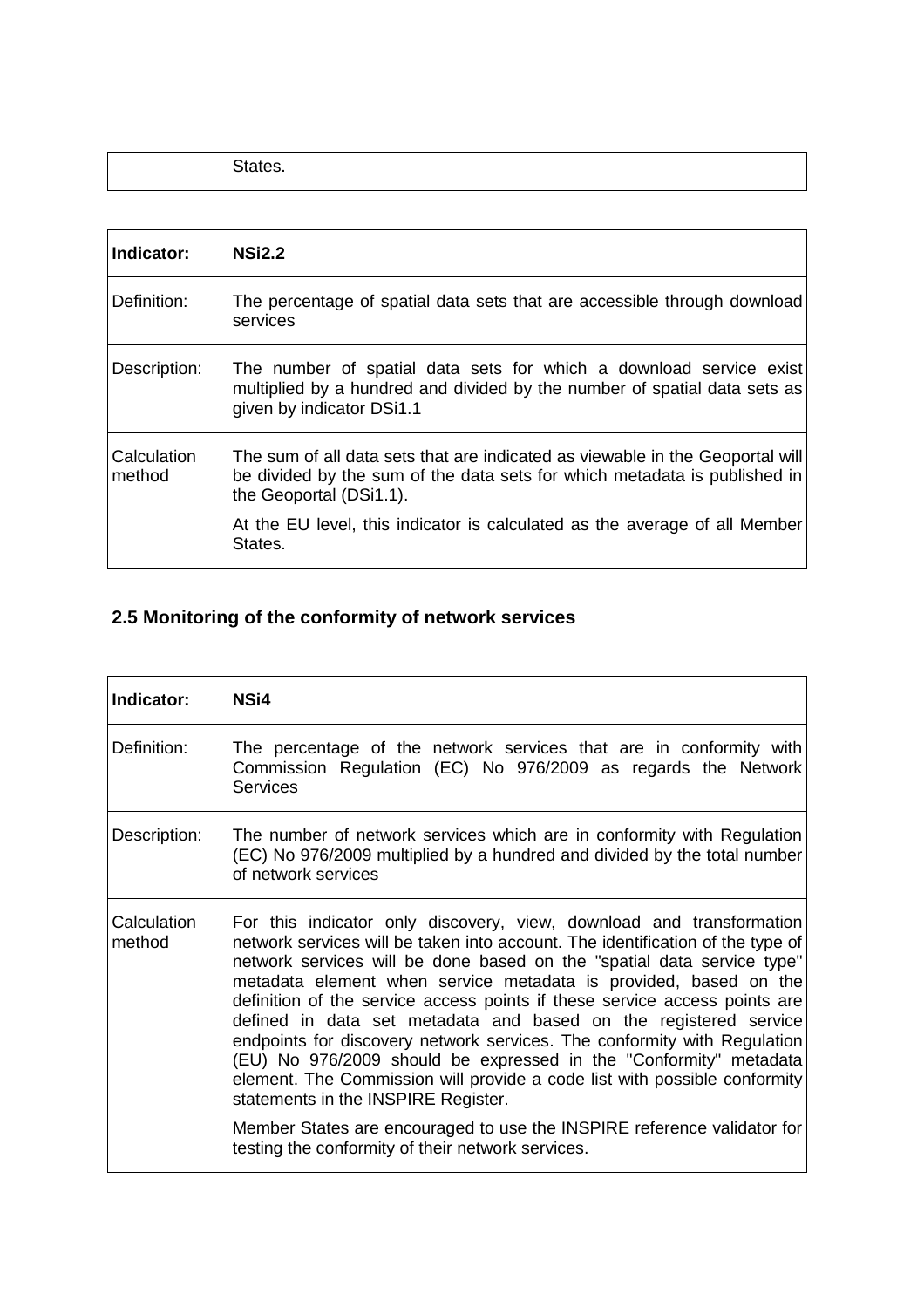| At the EU level, this indicator is calculated as the average of all Member |  |  |  |
|----------------------------------------------------------------------------|--|--|--|
| States.                                                                    |  |  |  |

| Indicator:            | <b>NSi4.1</b>                                                                                                                                                                                                                                                                                                                                     |
|-----------------------|---------------------------------------------------------------------------------------------------------------------------------------------------------------------------------------------------------------------------------------------------------------------------------------------------------------------------------------------------|
| Definition:           | The percentage of the discovery services that are in conformity with<br>Commission Regulation (EC) No 976/2009 as regards the Network<br><b>Services</b>                                                                                                                                                                                          |
| Description:          | The number of discovery services which are in conformity with Regulation<br>(EC) No 976/2009 multiplied by a hundred and divided by the total number<br>of discovery services                                                                                                                                                                     |
| Calculation<br>method | For this indicator only discovery network services that are registered by the<br>Member State will be taken into account. The conformity with Regulation<br>(EU) No 976/2009 should be expressed in the "Conformity" metadata<br>element. The Commission will provide a code list with possible conformity<br>statements in the INSPIRE Register. |
|                       | Member States are encouraged to use the INSPIRE reference validator for<br>testing the conformity of their network services.                                                                                                                                                                                                                      |
|                       | At the EU level, this indicator is calculated as the average of all Member<br>States.                                                                                                                                                                                                                                                             |

| Indicator:            | <b>NSi4.2</b>                                                                                                                                                                                                                                                                                                                                                                                                                                                                                                                                                                                                                                                                                                                                       |
|-----------------------|-----------------------------------------------------------------------------------------------------------------------------------------------------------------------------------------------------------------------------------------------------------------------------------------------------------------------------------------------------------------------------------------------------------------------------------------------------------------------------------------------------------------------------------------------------------------------------------------------------------------------------------------------------------------------------------------------------------------------------------------------------|
| Definition:           | The percentage of the view services that are in conformity with<br>Commission Regulation (EC) No 976/2009 as regards the Network<br><b>Services</b>                                                                                                                                                                                                                                                                                                                                                                                                                                                                                                                                                                                                 |
| Description:          | The number of view services which are in conformity with Regulation (EC)<br>No 976/2009 multiplied by a hundred and divided by the total number of<br>view services                                                                                                                                                                                                                                                                                                                                                                                                                                                                                                                                                                                 |
| Calculation<br>method | For this indicator only view network services will be taken into account. The<br>identification of the type of network services will be done based on the<br>"spatial data service type" metadata element when service metadata is<br>provided or based on the definition of the service access points if these<br>service access points are defined in data set metadata. Statement in<br>metadata should express the conformity with Regulation (EU) No 976/2009<br>in the "Conformity" metadata element. The Commission will provide a code<br>list with possible conformity statements in the INSPIRE Register.<br>Member States are encouraged to use the INSPIRE reference validator for<br>testing the conformity of their network services. |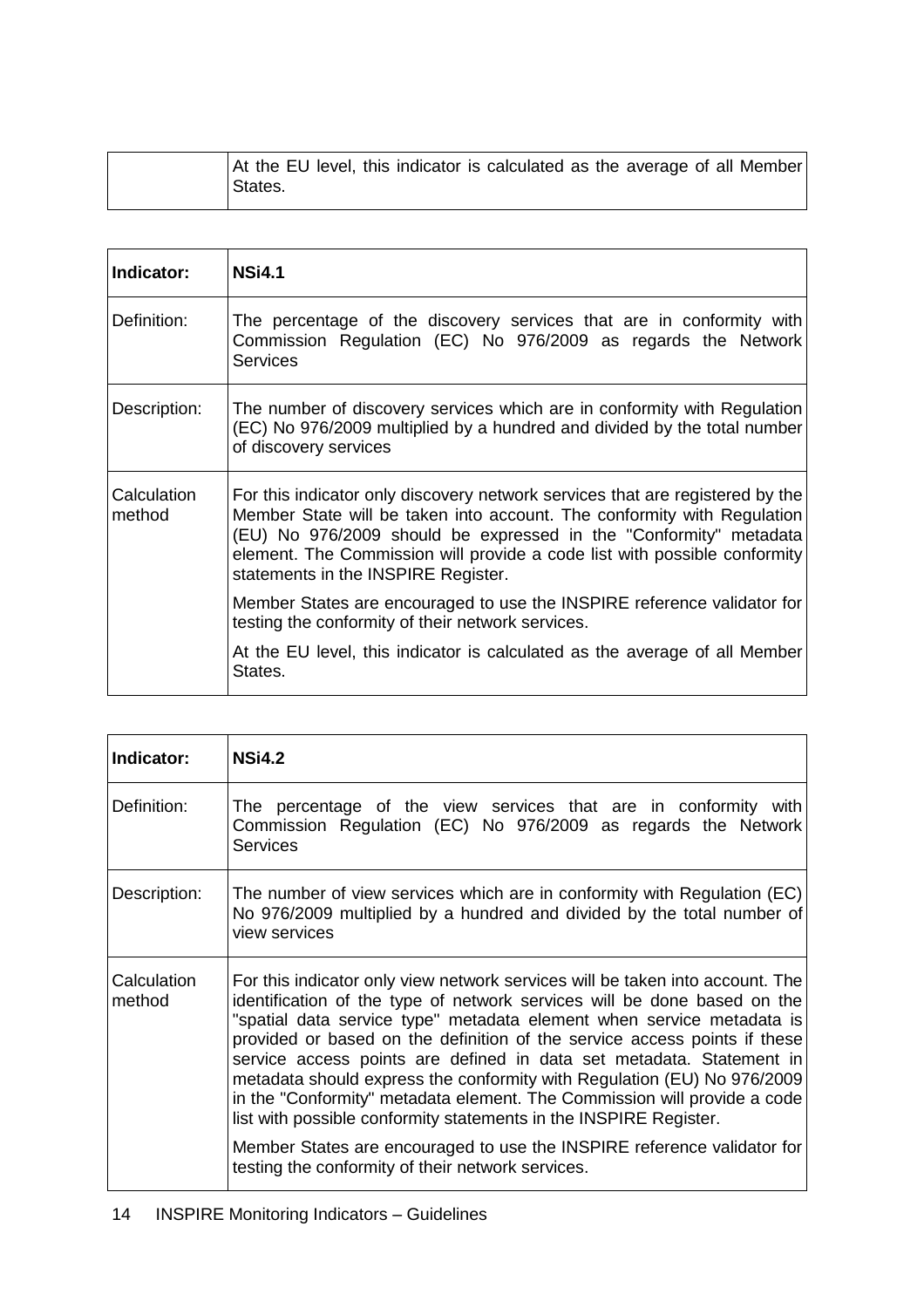| At the EU level, this indicator is calculated as the average of all Member<br>States. |
|---------------------------------------------------------------------------------------|
|---------------------------------------------------------------------------------------|

| Indicator:            | <b>NSi4.3</b>                                                                                                                                                                                                                                                                                                                                                                                                                                                                                                                                                                                                              |
|-----------------------|----------------------------------------------------------------------------------------------------------------------------------------------------------------------------------------------------------------------------------------------------------------------------------------------------------------------------------------------------------------------------------------------------------------------------------------------------------------------------------------------------------------------------------------------------------------------------------------------------------------------------|
| Definition:           | The percentage of the download services that are in conformity with<br>Commission Regulation (EC) No 976/2009 as regards the Network<br><b>Services</b>                                                                                                                                                                                                                                                                                                                                                                                                                                                                    |
| Description:          | The number of download services which are in conformity with Regulation<br>(EC) No 976/2009 multiplied by a hundred and divided by the total number<br>of download services                                                                                                                                                                                                                                                                                                                                                                                                                                                |
| Calculation<br>method | For this indicator only download network services will be taken into<br>account. The identification of the type of network services will be done<br>based on the "spatial data service type" metadata element when service<br>metadata is provided or based on the definition of the service access points<br>if these service access points are defined in data set metadata. Statement<br>in metadata should express the conformity with Regulation (EU) No<br>976/2009 in the "Conformity" metadata element. The Commission will<br>provide a code list with possible conformity statements in the INSPIRE<br>Register. |
|                       | Member States are encouraged to use the INSPIRE reference validator for<br>testing the conformity of their network services.                                                                                                                                                                                                                                                                                                                                                                                                                                                                                               |
|                       | At the EU level, this indicator is calculated as the average of all Member<br>States.                                                                                                                                                                                                                                                                                                                                                                                                                                                                                                                                      |

| Indicator:            | <b>NSi4.4</b>                                                                                                                                                                                                                                                                                                                                                                                  |
|-----------------------|------------------------------------------------------------------------------------------------------------------------------------------------------------------------------------------------------------------------------------------------------------------------------------------------------------------------------------------------------------------------------------------------|
| Definition:           | The percentage of the transformation services that are in conformity with<br>Commission Regulation (EC) No 976/2009 as regards the Network<br><b>Services</b>                                                                                                                                                                                                                                  |
| Description:          | The number of transformation services which are in conformity with<br>Regulation (EC) No 976/2009 multiplied by a hundred and divided by the<br>total number of transformation services                                                                                                                                                                                                        |
| Calculation<br>method | For this indicator only transformation network services will be taken into<br>account. The identification of the type of network services will be done<br>based on the "spatial data service type" metadata element when service<br>metadata is provided or based on the definition of the service access points<br>if these service access points are defined in data set metadata. Statement |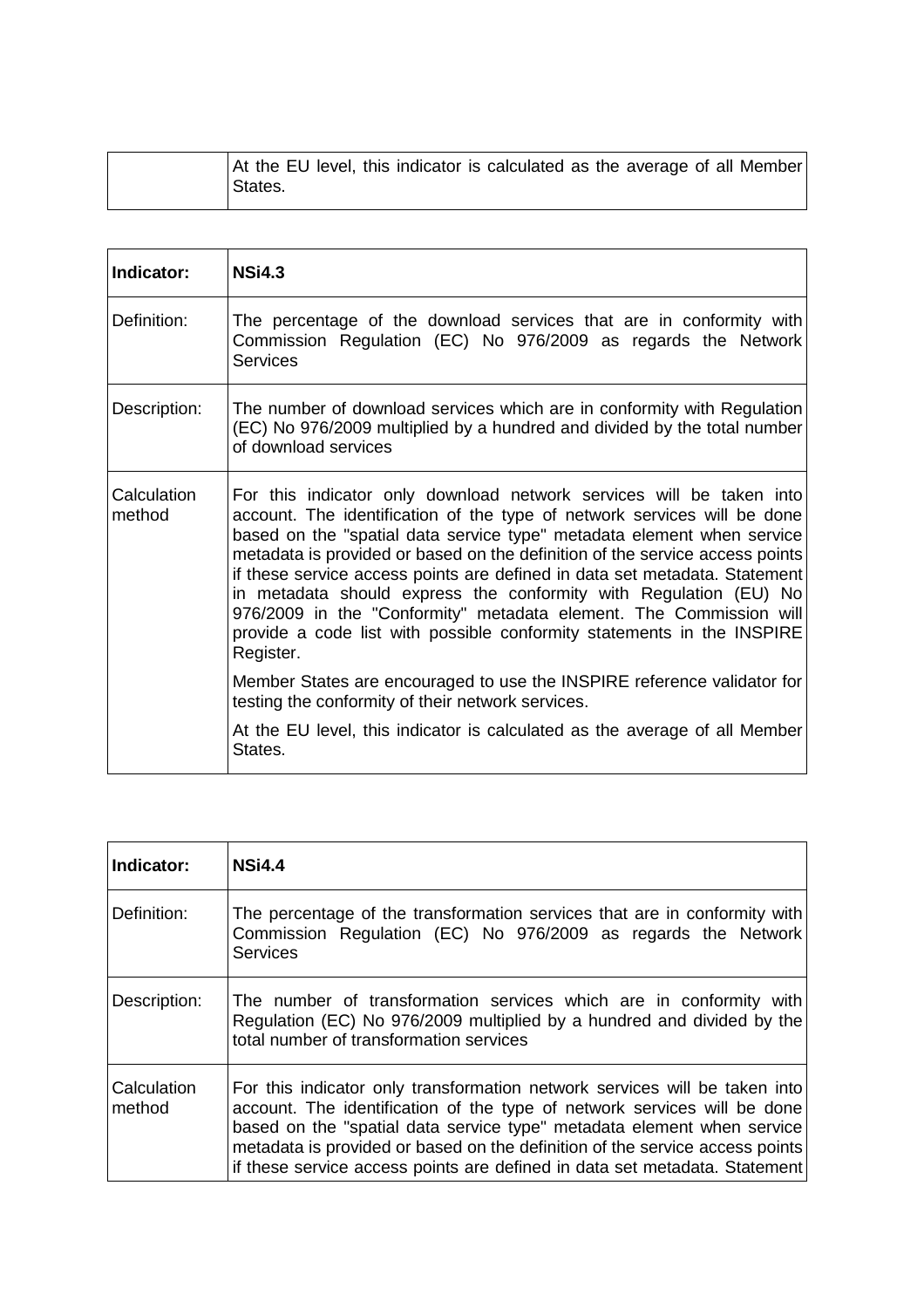| in metadata should express the conformity with Regulation (EU) No<br>976/2009 in the "Conformity" metadata element. The Commission will<br>provide a code list with possible conformity statements in the INSPIRE<br>Register. |
|--------------------------------------------------------------------------------------------------------------------------------------------------------------------------------------------------------------------------------|
| Member States are encouraged to use the INSPIRE reference validator for<br>testing the conformity of their network services.                                                                                                   |
| At the EU level, this indicator is calculated as the average of all Member<br>States.                                                                                                                                          |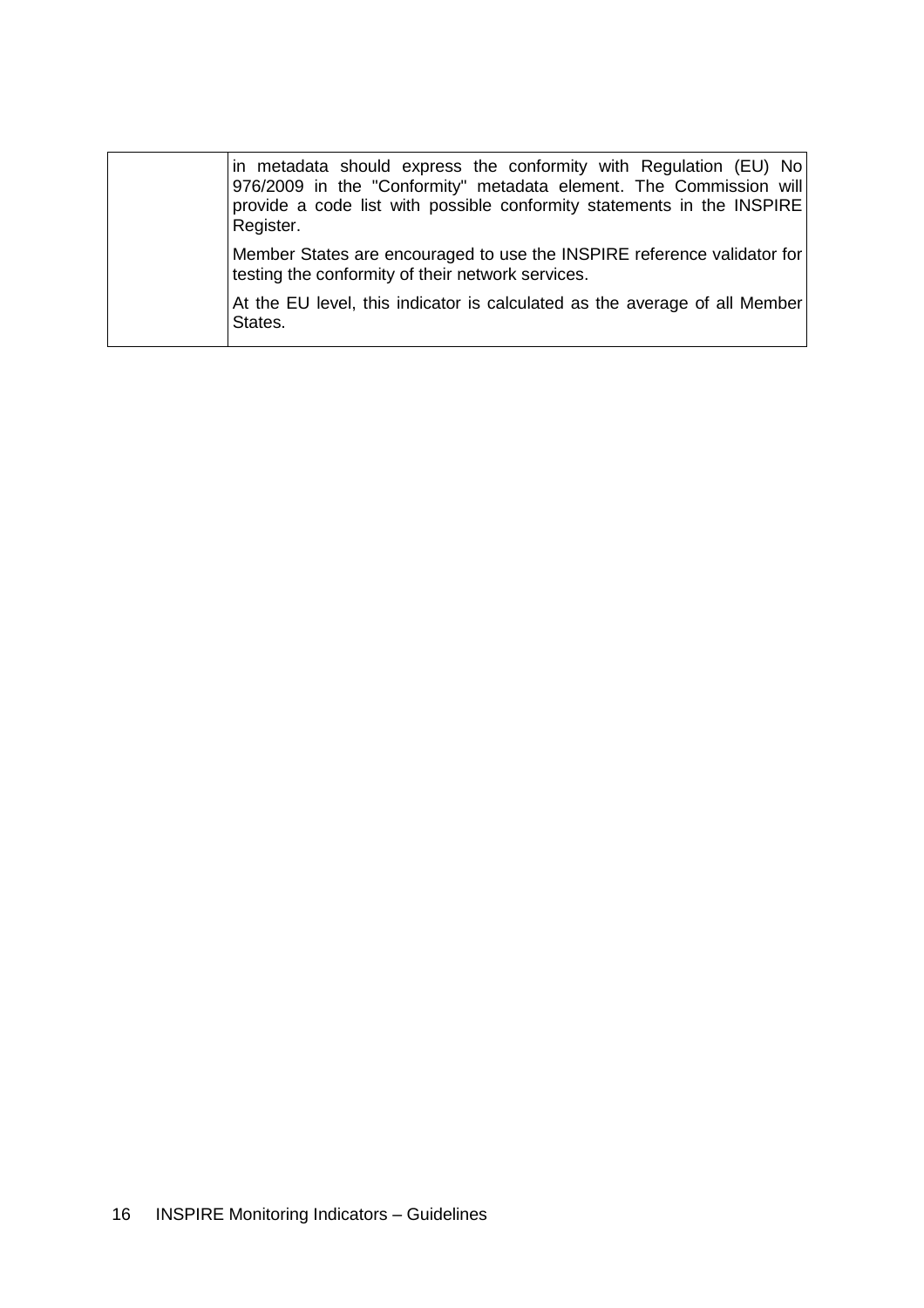## <span id="page-16-0"></span>**Annex 1 – The INSPIRE Reference Validator for the calculation of the indicators MDi1.1 and MDi1.2**

All the Abstract Test Suites (ATS) for testing the conformity of metadata are publicly available online, and hosted on GitHub. Below is a brief explanation on how to access the ATS for MD TG v.1.3 and MD TG v.2.0. Please note that starting from December 2019 only MD TG v.2.0 will be required.

### <span id="page-16-1"></span>**1.1 MD TG v.1.3**

There are 2 conformance classes:

- [INSPIRE Profile based on EN ISO](http://inspire.ec.europa.eu/id/ats/metadata/1.3/iso-19115-19119) 19115 and EN ISO 19119
- Metadata for interoperability

whose ATS are available from the following GitHub pages, respectively:

- https://github.com/inspire-eu-validation/metadata/tree/master/iso-19115-19119
- https://github.com/inspire-eu-validation/data/tree/master/interoperability-metadata

Each of these pages contains the list of all the TG requirements and the corresponding tests. For example, from the GitHub page of the conformance class INSPIRE Profile based on EN ISO 19115 and EN ISO 19119, take the first TG requirement (Req #1). The test description is "hierachyLevel mandated" and the test is called "Hierachy" and points to this page: https://github.com/inspire-eu-validation/metadata/blob/master/iso-19115- 19119/hierarchy.md. Here you can find the ATS for this specific test, i.e. the textual description of what the reference validator is actually testing.

#### <span id="page-16-2"></span>**1.2 MD TG v.2.0**

In this case, there are 3 conformance classes for data set and data set series metadata, and 6 conformance classes for spatial data service metadata (one of which is in common, i.e. there is a total of 8 different conformance classes). The main page to access the ATS for all these conformance classes is [https://github.com/inspire-eu-validation/metadata/tree/2.0.](https://github.com/inspire-eu-validation/metadata/tree/2.0)

By clicking on one conformance class, and then on one specific test (in the list), you can access again the corresponding ATS.

#### <span id="page-16-3"></span>**1.3 Start testing**

The conformance classes, and their single tests, are also accessible through the landing page of the INSPIRE Reference Validator at [http://staging-inspire-validator.eu-west-](http://staging-inspire-validator.eu-west-1.elasticbeanstalk.com/etf-webapp)[1.elasticbeanstalk.com/etf-webapp](http://staging-inspire-validator.eu-west-1.elasticbeanstalk.com/etf-webapp) (this is the new cloud staging version, which also includes MD TG 2.0).

On this landing page, you can: